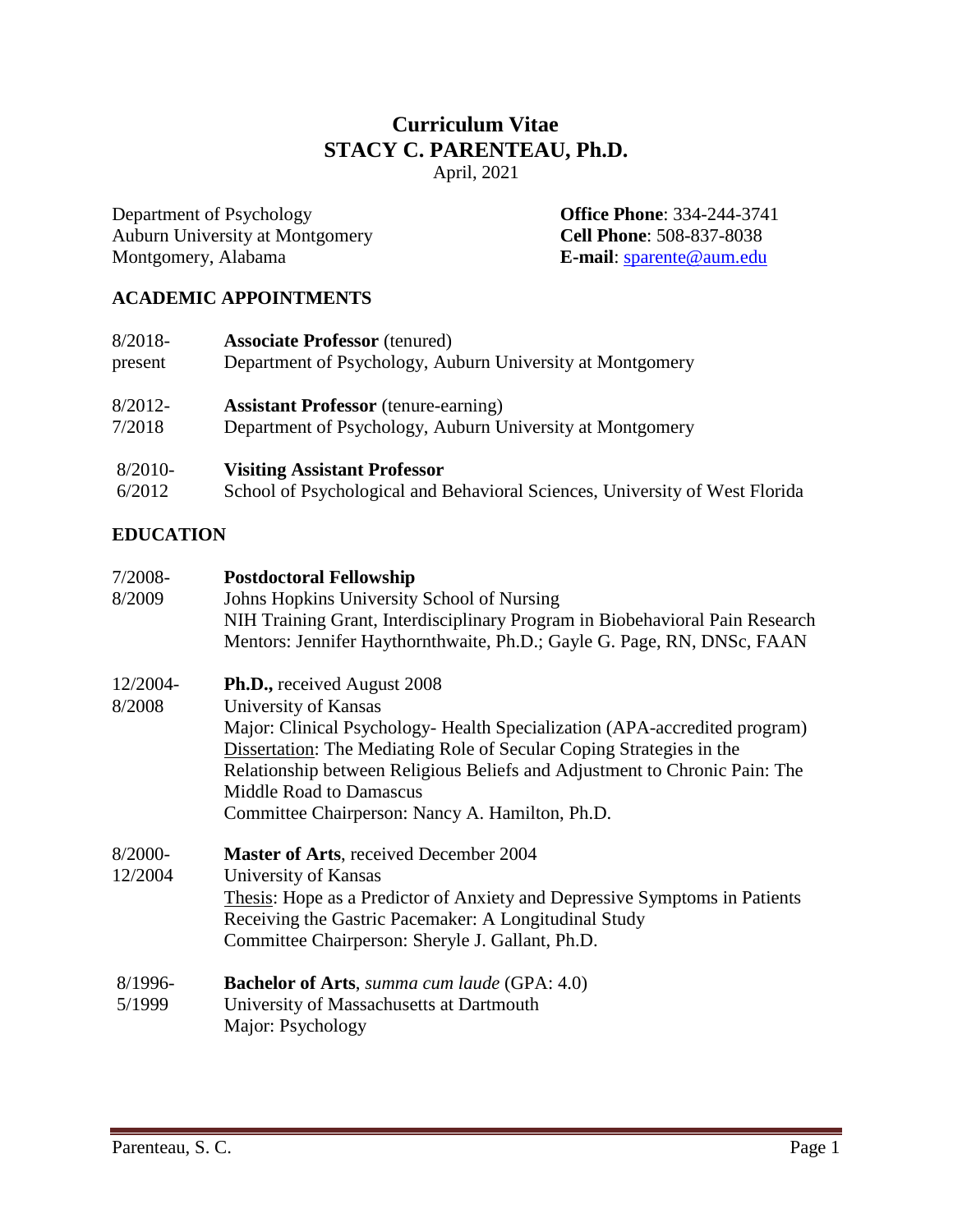## **AREAS OF INTEREST**

- $\triangleq$  Religiosity/Spirituality and Health Outcomes
- **← Positive Psychology and Health Outcomes**
- **←** Discrimination and Health Outcomes
- Psychosocial Factors and Pain

## **PUBLICATIONS**

Peer-Reviewed Original Articles (student authorship underlined) (76 citations)

- **Parenteau, S. C.**, & Wu, H. (in press). Religious problem-solving styles and life satisfaction: Exploring God, the Will and the Way. *Journal of Religion & Health*.
- **Parenteau, S. C.**, Hurd, K., Wu, H., & Feck, C. (2019). Attachment to God and psychological adjustment: God's responses and our coping strategies. *Journal of Religion & Health, 58*, 1286-1306.
- **Parenteau, S. C.** (2018). Depressive symptoms and tobacco use: Does religious orientation play a role? *Journal of Religion & Health, 57*, 1211-1223.
- **Parenteau, S. C.** (2017). Religious coping and substance use: The moderating role of sex. *Journal of Religion & Health, 56*, 380-387.
- **Parenteau, S. C**., Waters, K., Cox, B., Patterson, T., & Carr, R. (2017). Racial discrimination and alcohol use: The moderating role of religious orientation. *Substance Use & Misuse, 52,* 1-9.
- Wood, M., Center, H., & **Parenteau, S. C**. (2016). Social media addiction and psychological adjustment: Religiosity and spirituality in the age of social media. *Mental Health, Religion & Culture, 19,* 972-983.
- **Parenteau, S. C.**, Hamilton, N. A., Wu, W., Waxenberg, L. B., Brinkmeyer, M. Y., & Latinis, K. (2011). The mediating role of secular coping strategies in the relationship between religious appraisals and adjustment to chronic pain: The middle road to Damascus. *Social Indicators Research, 104,* 407-425.
- **Parenteau, S. C.**, Gallant, S., Sarosiek, I., & McCallum, R. W. (2006). The role of hope in the psychological adjustment of gastropareutic patients receiving the gastric pacemaker: A longitudinal study. *Journal of Clinical Psychology in Medical Settings, 13*, 49-56.
- Snyder, C. R., **Parenteau, S. C.**, Shorey, H., Kahle, K. E., & Berg, C. (2002). Hope as the underlying process in the psychotherapeutic change process. *International Gestalt Journal, 25*, 11-29.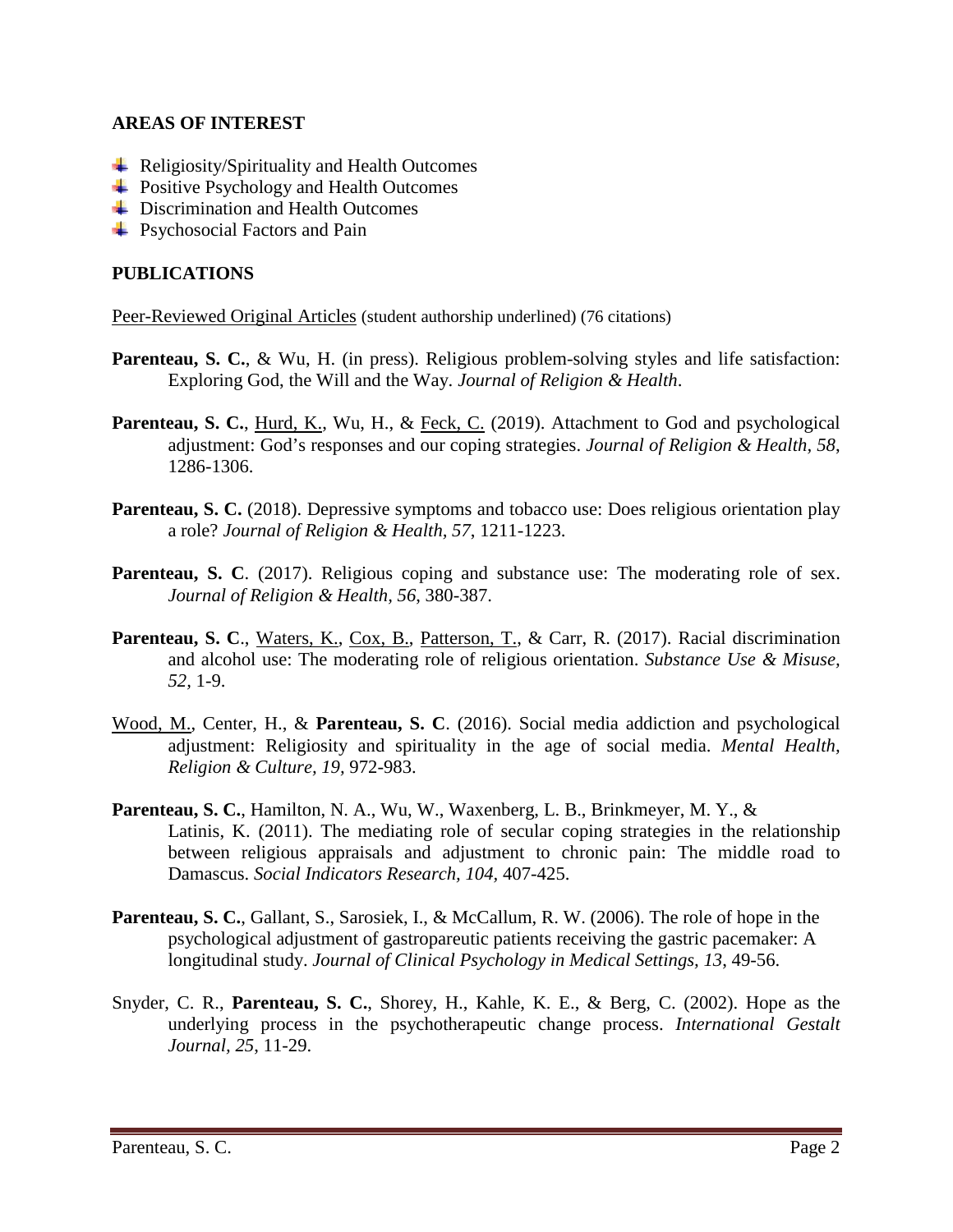#### Book Chapters

- **Parenteau, S. C.**, & Sterling, E. (2019). Psychological trauma and the quest for the Holy Grail: Supposed Redemption in The Fisher King, Goodwill Hunting, and What Dreams May Come. In J. Cheu (Ed.), *The Films of Robin Williams: Critical Essays* (pp. 157-172). Jefferson, North Carolina: McFarland.
- **Parenteau, S. C., & Haythornthwaite, J. A. (2010). Assessment of functioning and disability in** pain syndromes. In R. Kerns and M. Ebert (Eds.), *Behavioral and psychopharmacological pain management* (pp. 67-81). Cambridge University Press.
- Snyder, C. R., Wrobleski, K. K., **Parenteau, S. C.**, & Berg, C. (2004). Hope and hopelessness. In L. J. Haas (Ed.), *Handbook of primary care psychology* (pp. 145-155). New York: Oxford University Press.

### Abstracts

- **Parenteau, S. C.**, Hamilton, N. A., Latinis, K., Waxenberg, L. B., & Brinkmeyer, M. Y. (2009). Religious reappraisals, secular coping strategies, and adjustment to chronic pain. *Journal of Pain*, *10*, S69.
- **Parenteau, S. C.**, Hamilton, N. A., Twillman, R., & Khan, T. (2008). To forgive is Divine, but does it help patients adjust to chronic pain?: The role of forgiveness and offense-taking in chronic pain. *Annals of Behavioral Medicine, 35,* s155.
- **Parenteau, S. C.**, Jensen, S., Dodd, S., Chung, K., Robinson, M. E., & Pereira, D. B. (2008). Pain expectations and benefit-finding in women undergoing surgery for suspected endometrial cancer. *Annals of Behavioral Medicine, 35*, s152.
- **Parenteau, S., Gallant, S., Sarosiek, I., & McCallum, R. (2003). Hope as a predictor of anxiety** and depressive symptoms in patients receiving the gastric pacemaker for gastroparesis: a longitudinal study. *The American Journal of Gastroenterology*, *98*(9), S59.

### **PRESENTATIONS**

- **Parenteau, S. C.**, Goodson, J., Ngamake, S., Palmer, D., & Walch, S. E. (February, 2012). *Religious coping, gender role orientation, and LGBTQ psychological adjustment*. Presentation at Southeastern Psychological Association Conference. New Orleans, Louisiana.
- **Parenteau, S. C.**, Carr, R. A., Goodson, J. J., Walker, S. V., Palmer, D. A., & Walch, S. E. (March, 2011). *Religious affiliation, internalized homophobia, and social support in LGBTQ adults*. Presentation at Southeastern Psychological Association Conference. Jacksonville, Florida.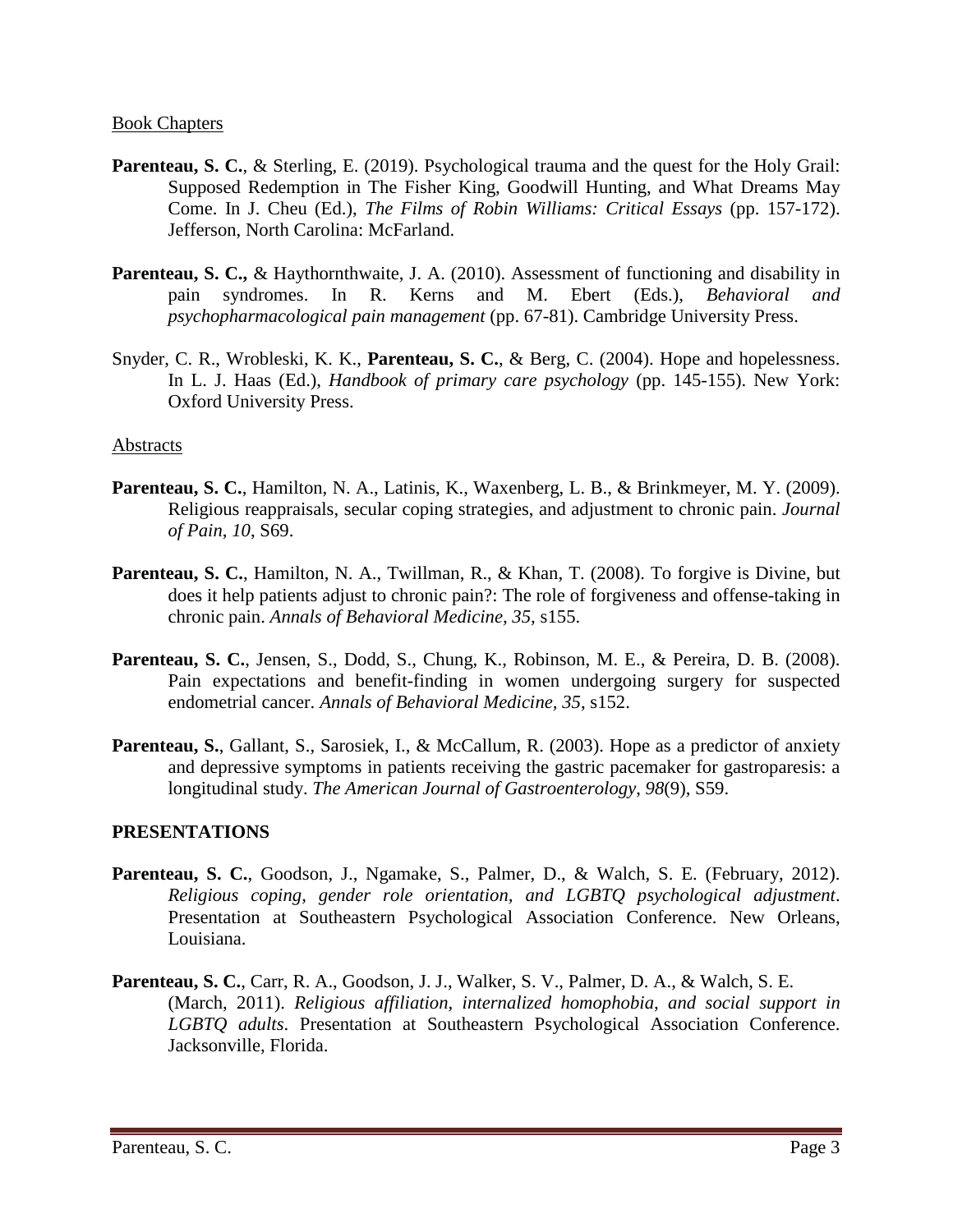- **Parenteau, S. C.,** Hamilton, N. A., Latinis, K., Waxenberg, L. B., & Brinkmeyer, M. Y. (May, 2009). *Religious reappraisals, secular coping strategies, and adjustment to chronic pain*. Presentation at the 28<sup>th</sup> Annual Scientific Meeting of the American Pain Society. San Diego, California.
- **Parenteau, S. C.,** Hamilton, N. A., Latinis, K., Waxenberg, L. B., & Brinkmeyer, M. Y. (April, 2009). *Religiosity and adjustment to chronic pain: Implications for the nursing field*. Presentation at New Investigators' Day, Johns Hopkins University School of Nursing. Baltimore, Maryland.
- **Parenteau, S. C.,** Hamilton, N. A., Twillman, R., & Khan, T. (March, 2008). *To forgive is Divine, but does it help patients adjust to chronic pain?: The role of forgiveness and offense-taking in chronic pain.* Presentation at the 29<sup>th</sup> Annual Meeting and Scientific Sessions of the Society of Behavioral Medicine. San Diego, California.
- **Parenteau, S. C.,** Jensen, S., Dodd, S., Chung, K., Robinson, M. E., & Pereira, D. B. (March, 2008). *Pain expectations and benefit-finding in women undergoing surgery for suspected*  endometrial cancer. Presentation at the 29<sup>th</sup> Annual Meeting and Scientific Sessions of the Society of Behavioral Medicine. San Diego, California.
- **Parenteau, S. C.,** Twillman, R., Snyder, C. R., & Khan, T. (March, 2006). *Forgiveness is Divine, but does it help patients adjust to chronic pain?: The role of forgiveness and offense-taking in chronic pain*. Presentation at the University of Kansas Graduate Research Competition. Lawrence, Kansas.
- **Parenteau, S. C.,** Gallant, S., Sarosiek, I., & McCallum, R. C. (November, 2003). *Hope as a predictor of anxiety and depressive symptoms in patients receiving the gastric pacemaker: A longitudinal study*. Presentation at the Greater Kansas City Psychological Association Fall Conference. Kansas City, Missouri.
- **Parenteau, S. C.,** Gallant, S., Sarosiek, I., & McCallum, R. C. (October, 2003). *Hope as a predictor of anxiety and depressive symptoms in patients receiving the gastric pacemaker: A longitudinal study.* Presentation at the 68<sup>th</sup> Annual Scientific Meeting of the American College of Gastroenterology. Baltimore, Maryland.
- **Parenteau, S. C.,** Gallant, S., Sarosiek, I., & McCallum, R. C. (October, 2003). *Hope as a predictor of anxiety and depressive symptoms in patients receiving the gastric pacemaker: A longitudinal study.* Presentation at the 2<sup>nd</sup> International Positive Psychology Summit. Washington, D. C.
- **Parenteau, S. C.,** Gallant, S., Sarosiek, I., & McCallum, R. C. (April, 2003). *Hope as a predictor of anxiety and depressive symptoms in patients receiving the gastric pacemaker: A longitudinal study*. Presentation at the Kansas Psychological Association Convention. Topeka, Kansas.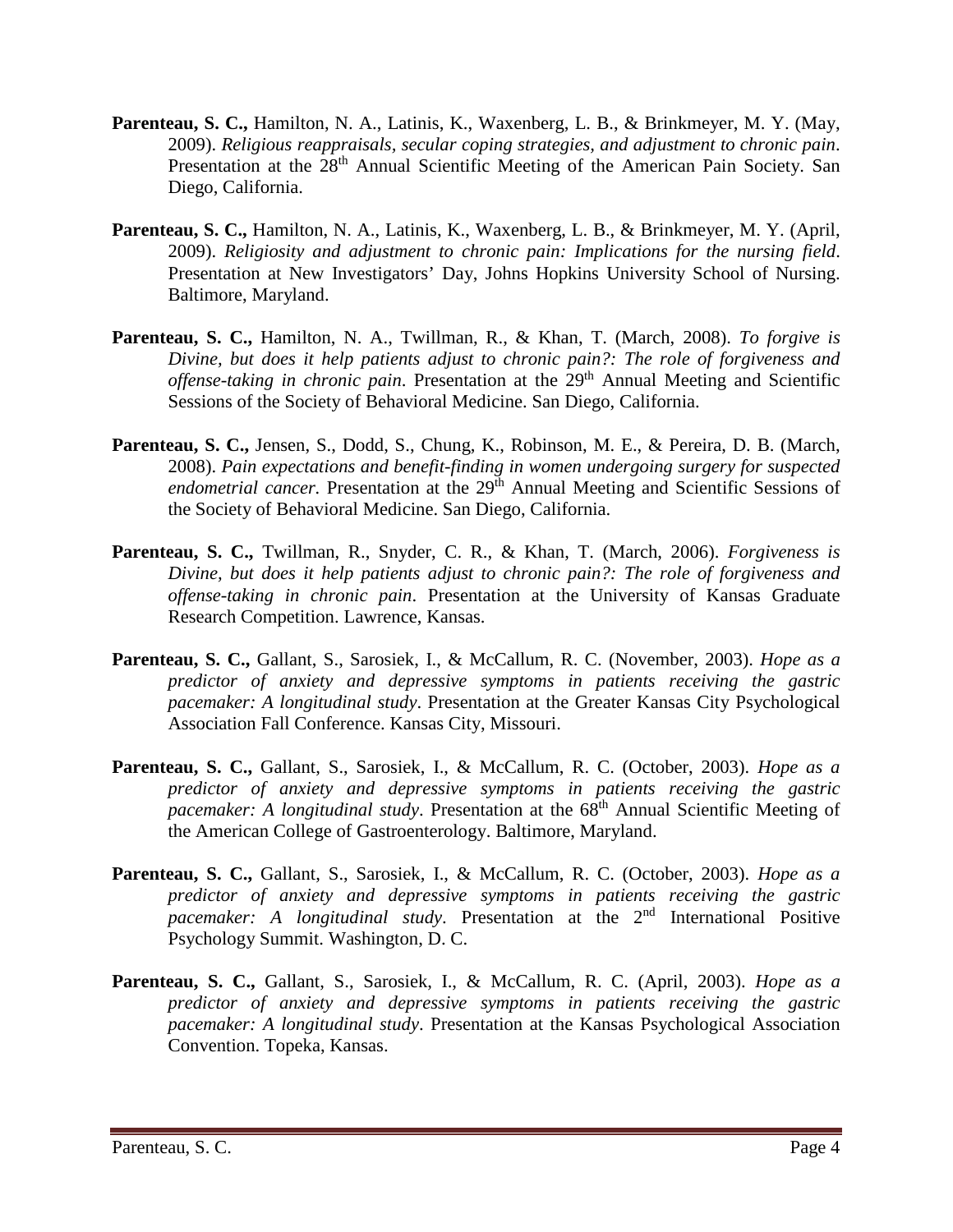**Parenteau, S. C.** & Elfenbein, M. (April, 1999). *Relationship of burnout to gender and type of counseling practiced*. Presentation at the Eastern Psychological Association Conference. Providence, Rhode Island.

## **INVITED TALKS**

#### Local

- **Parenteau, S. C.** (2019, October). *Stress: Identifying and Controlling a Silent Health Menace*. Taste of College Presentation, Auburn University of Montgomery
- **Chambless, G.**, & Parenteau, S. C. (2019, August). *Mental Health Issues in the Classroom*. Auburn University at Montgomery
- **Parenteau, S. C.** (2012, December). *Finals Week!!!: Managing Stress.* Psychology Club Meeting, Auburn University at Montgomery
- **Parenteau, S. C.** (2010, December). *Clinical Assessment and Intervention: How Does Religiosity Fit In?* School of Psychological and Behavioral Sciences, University of West Florida
- **Parenteau, S. C.** (2009, April). *Psychological Assessment in Chronic Pain Populations: Identifying the Negative and Accentuating the Positive.* Department of Anesthesiology, Johns Hopkins University School of Medicine
- **Parenteau, S. C***.* (2008, February). *Pain Expectations and Benefit-Finding in Women with Suspected Endometrial Cancer.* Department of Clinical and Health Psychology, University of Florida
- **Parenteau, S. C.** (2007, November). *Religious Beliefs, Secular Coping Strategies, and Adjustment to Chronic Pain.* Department of Clinical and Health Psychology, University of Florida
- **Parenteau, S. C.** (2004, May). *Hope as a Predictor of Anxiety and Depressive Symptoms in*  Patients Receiving the Gastric Pacemaker: A Longitudinal Study. Department of Psychology, University of Kansas

#### State

**Parenteau, S. C.** (2019, August). *The Loneliness Epidemic: Connecting in An Age of Social Disconnect*. NAMI Alabama Annual Meeting, Montgomery, AL

### **LICENSURE**

Licensed Psychologist- State of Alabama: #2011

Parenteau, S. C. Page 5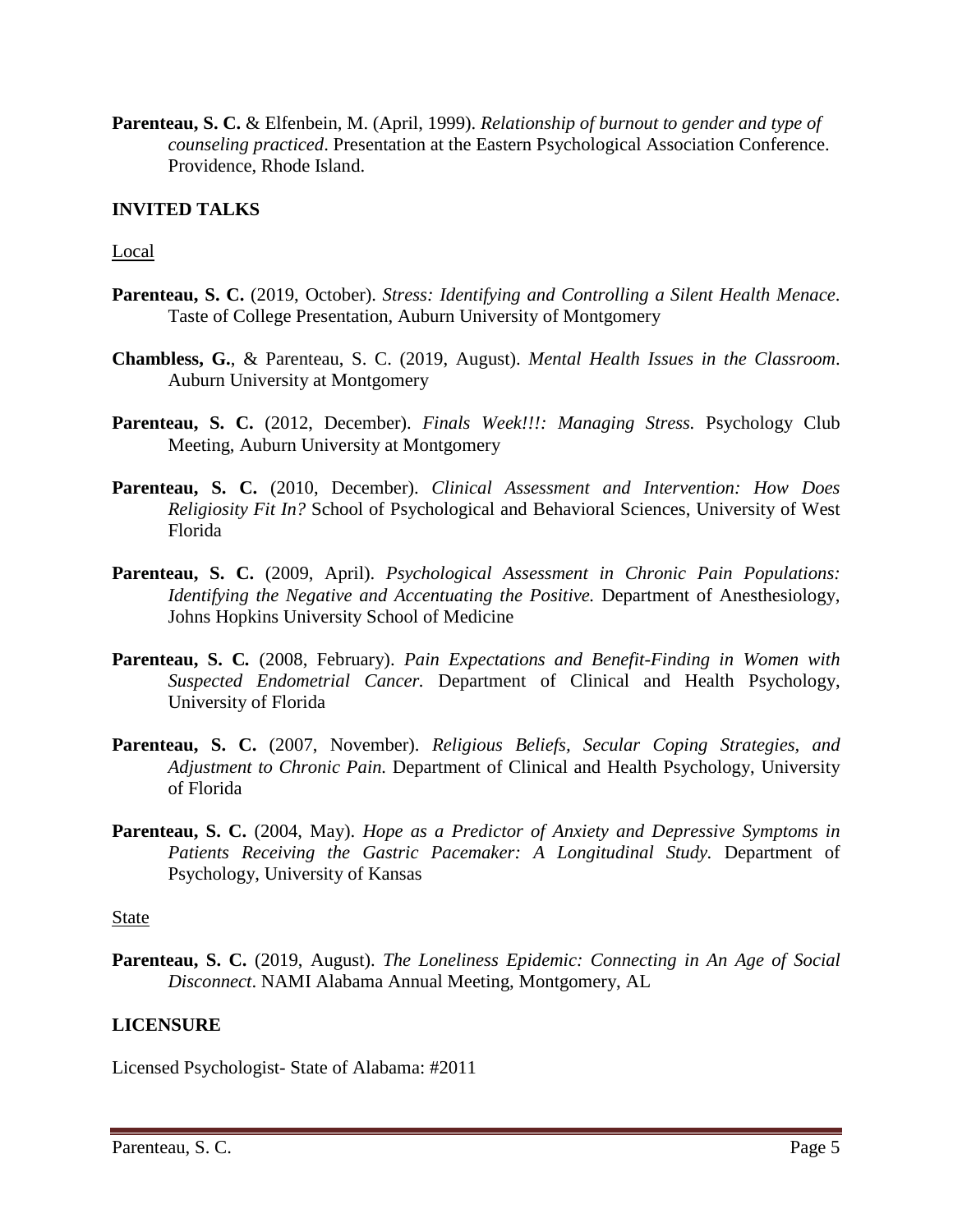## **CLINICAL EXPERIENCE**

## 9/2009- **Postdoctoral Fellowship**

8/2010 *Scott & White Clinic*, College Station Serve as principal provider for Pain Management Program in Family Medicine. Conduct semi-structured interviews with chronic pain patients. Provide intake evaluations and individual therapy for patients experiencing wide range of mental health disorders. Case load has included patients with Psychotic Disorder, Bipolar Disorder, and Post-traumatic Stress Disorder. Participated in supervision and staff meetings. 2,000 hours.

**Supervisors**: Theresa Quinn, Ph.D.; Jon Bergeron, Ph.D.

## 7/2007- **Psychology Internship**

6/2008 *University of Florida Health Science Center* (APA-accredited program)

**Clinical Health Track**. Completed major rotations in pain management, psychooncology, sleep psychology, and transplant psychology. Completed minor rotations in pediatric/adolescent psychology and neuropsychology. Provided assessments and consultation for outpatients with chronic pain. Worked with inpatients and outpatients with various types of cancer and co-morbid neurological conditions. Provided assessments and employed manualized cognitive-behavioral therapy for patients with insomnia. Conducted psychological evaluations for inpatients and outpatients undergoing heart, liver, lung and kidney transplantation. Provided inpatient and outpatient consultation and intervention for children/adolescents with asthma and cystic fibrosis. Administered neuropsychological assessments. Maintained long-term psychotherapy cases. Duties included writing reports and attending supervision. 143 psychotherapy hours, 178 assessment hours.

**Supervisors**: Deidre B. Pereira, Ph.D.; Lori B. Waxenberg, Ph.D.; Mary Y. Brinkmeyer, Ph.D., Christina McCrae, Ph.D.; Robert T. Guenther, Ph.D.; Christina Adams, Ph.D., Dawn Bowers, Ph.D.; Glenn Ashkanazi, Ph.D.; Ronald H. Rozensky, Ph.D.

## 8/2003- **Health Psychology Practicum**

8/2004 *University of Kansas Medical Center*

*Behavioral Pediatrics Lawrence Outreach Clinic*

Completed rotations in pain management, pediatric/adolescent psychology, and neuropsychology/rehabilitation psychology. Worked with inpatients and outpatients with late-stage AIDS and cancer, gastroparesis, and chronic headaches. Conducted assessments, provided consultations, discussed with patients psychosocial aspects of their pain and illness, and provided relaxation, autogenic, and imagery training to patients. Worked with inpatients and outpatients with spinal cord injuries, strokes and heart attacks, various bodily injuries, and dementia. Administered neuropsychological assessments. Worked with children with ADHD, Asperger Syndrome, and Oppositional Defiant Disorder, as well as children hospitalized with serious medical illnesses.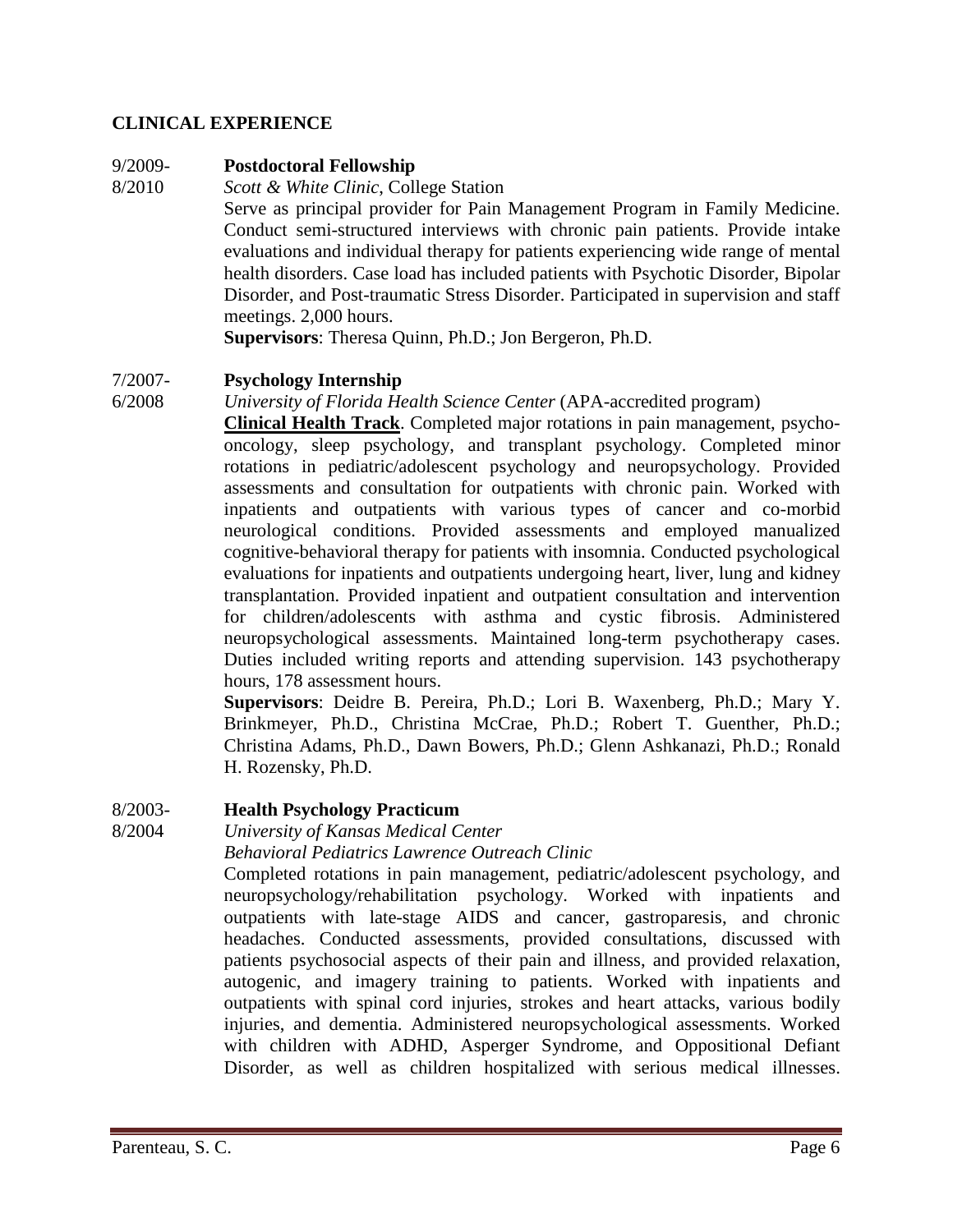Conducted intakes, worked on parenting skills with families, provided individual treatment to children, and wrote reports. Attended weekly grand rounds. **Supervisors**: Robert K. Twillman, Ph.D., William Stiers, Ph.D., Michael A. Rapoff, Ph.D.

## 6/2001- **KU Psychological Clinic**

5/2007 *University of Kansas*

Case load included clients with the following diagnoses: Generalized Anxiety Disorder, Major Depressive Disorder, Major Depressive Disorder with Psychotic Features, Adjustment Disorder, Schizoid Personality Disorder, and Borderline Personality Disorder. Responsibilities included providing individual therapy, conducting assessments and intakes, writing reports, keeping chart notes, and attending group and individual supervision. Taught anger management strategies. Provided couples and family therapy. 320 psychotherapy hours.

**Supervisors:** Cynthia L. Schnacke, Ph.D.; S. Douglas Witt, Ph.D.; Raymond L. Higgins, Ph.D.; Nancy J. Hughes, Ph.D.

## 1/2004- **KU Psychological Clinic**

5/2004 *University of Kansas*

Did research on outcome measures used in clinical practice and suggested outcome measures for use in the KU Psychological Clinic. **Supervisor**: Raymond L. Higgins, Ph.D.

## 6/2003- **KEYS Youth Services, Shawnee, Kansas**

### 8/2003 *Shawnee Mission BOYS Home*

Co-led a smoking cessation group designed to assist adolescents in quitting smoking. Group consisted of five adolescent males. Worked from the Smoking Cessation Protocol designed by James E. Grobe, Ph.D. and Kenneth Perkins, Ph.D. Presented motivational interviewing techniques, as well as coping and relapse prevention strategies. Wrote weekly chart notes and attended weekly group supervision.

**Supervisor**: Lynette Heim Bikos, Ph.D.

### 2/1999- **Samaritans, Fall River, Massachusetts**

5/2000 *United Way*

Worked as a volunteer crisis counselor on a suicide hotline. Involved emergency response and providing support as well as listening and reframing to various longterm callers, many of whom were suffering from depression and/or dealing with negative life situations.

**Supervisors**: Del Ferrus, Ellie Leite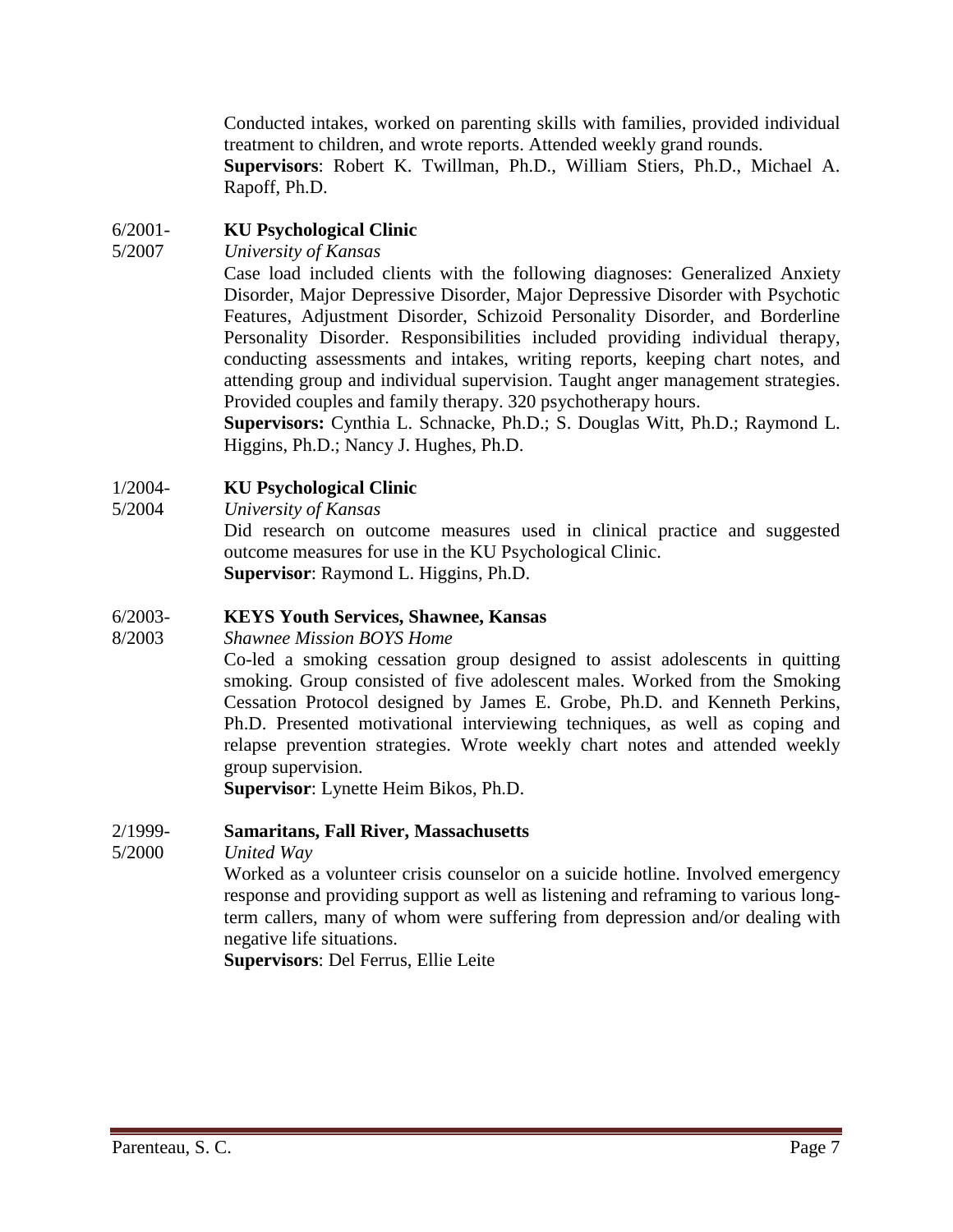### **EDITORIAL SERVICE**

Ad Hoc Publication Reviewer *Social Indicators Research; Journal of Ethnicity in Substance Abuse; Alcohol; Journal of Religion and Health; Journal of Clinical Psychology*

### **COURSES TAUGHT**

Undergraduate Graduate Graduate Health Psychology **Advanced Abnormal Psychology** Abnormal Psychology Pro-seminar Issues & Ethics Introductory Psychology Theories of Personality Introduction to Group Counseling

## **THESIS COMMITTEES**

#### Committee Chair

- Sudakar, Sheryl (Fall 2020). *Perfectionism and depressive symptoms in college students: Does emotional support play a moderating role?* Auburn University at Montgomery.
- Reeves, Cieara (Summer 2020). *Mindfulness effects on romantic relationships*. Auburn University at Montgomery.
- Wood, Meghan (Summer 2016). *Facebook Use and Psychological Adjustment in College Students: Does Religiosity Play a Role?* Auburn University at Montgomery.
- Waters, Kristen (Summer 2015). *Religious Orientation and Self-harming Behavior: The Role of Social Support*. Auburn University at Montgomery.

### Committee Member

- Mims, Bethany (Summer 2014). *The Effect of Stigma on HIV/AIDS*. Auburn University at Montgomery.
- Patterson, Tarsha (Summer 2014). *Health-related Lifestyle Changes following Stroke*. Auburn University at Montgomery.

### **MENTORSHIP**

### *Clinical Psychology Lab* (2013-present)

My responsibilities as director of this lab include initiating research projects, overseeing data collection and data entry, analyzing data, and preparing manuscripts.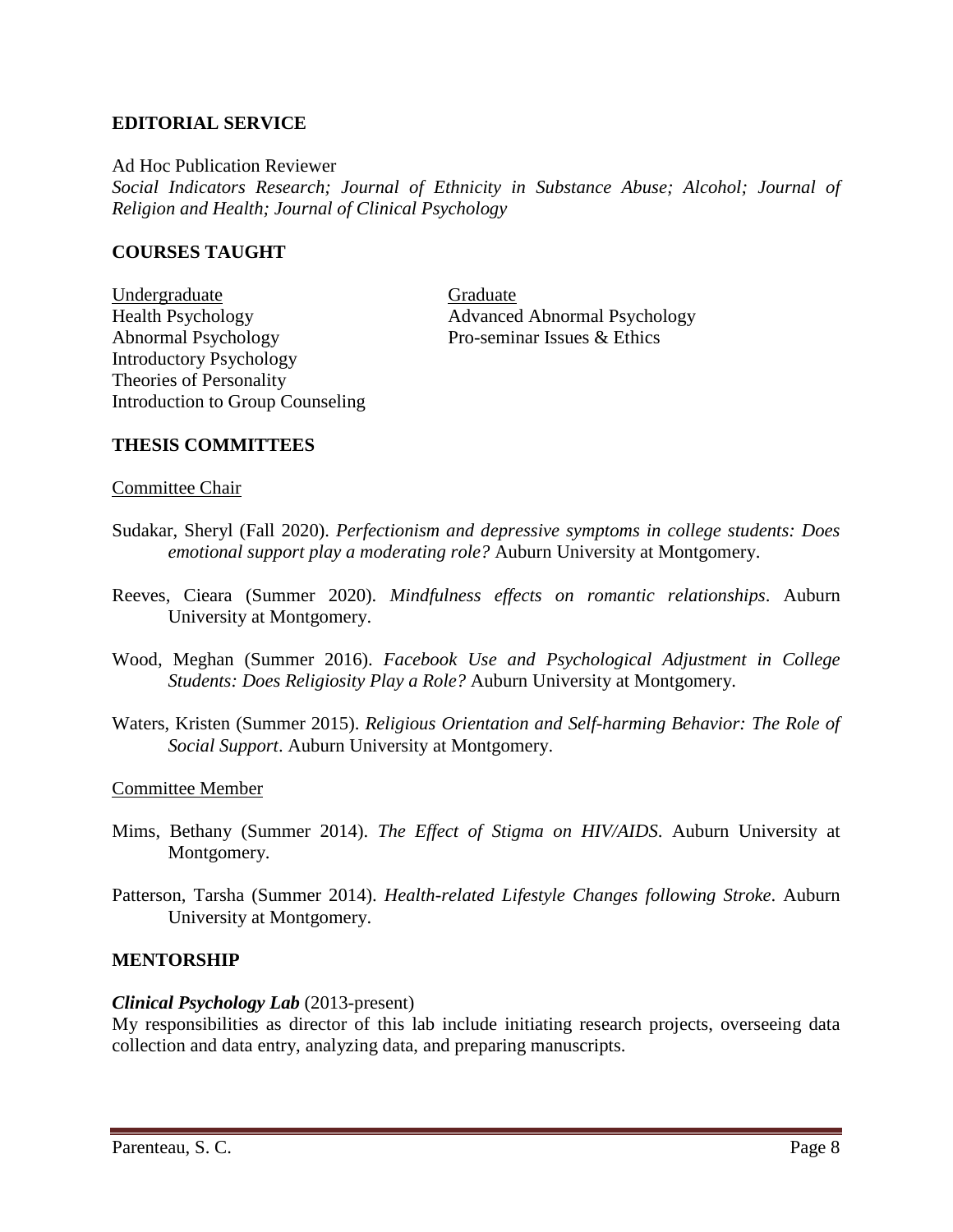### *Student Summer Research Program* (Summer 2014)

Program involves mentoring students from Montgomery high schools in research techniques, including data entry, literature review, data analysis, and manuscript preparation.

## **SERVICE**

Department Member, Comprehensive Exam Revision Task Force, AUM (2014-2015)

School/College

Member, CAS Student Code of Conduct Committee, AUM (2016-2017) Judge, CAS Undergraduate Research Symposium, AUM (2016) Member, Student Secondary Research Program (SSRP) Advisory Committee, AUM (2015) Member, Curriculum Committee, AUM (2013-2014)

### University

COS Representative to Faculty Senate, AUM (2020-present) Faculty Advisor, NAMI on Campus, AUM (2015-present) Member, Academic Standards Committee (Fall 2019) Member, Grievance Committee (2019-2022) Chair, Faculty Welfare Committee, AUM (2018-2021) Executive Committee, Faculty Senate, AUM (2018-2019) Parliamentarian, Faculty Senate, AUM (2018-2019) CAS Representative to Faculty Senate, AUM (2017-2018) Alternate for CAS, Faculty Senate, AUM (2016-2017) Member, Learning Comes First (LCF), AUM (2014-2015) Member, Curriculum Committee, AUM (2013-2015) Member, Scholarship Committee, AUM (2013)

### Profession

Member, Board of Directors, NAMI Alabama (2018-2021; 3-year term) Chair, Program and Education Committee (2019-2020) Co-Chair, Program and Education Committee (2018-2019) Member, Awards Committee (2018-present) Member, Membership Committee (2019-present) Member, Strategic Planning Committee (2019-present) Member, Advocacy Committee (2018-2019) 1st Vice President, Executive Committee, NAMI Alabama (2020-2021) At-large Member, Executive Committee, NAMI Alabama (2018-2020)

### **Community**

Volunteer, Montgomery Humane Society (2016-present) Judge, National Christian Forensics and Communications Association (NCFCA) (January, 2020)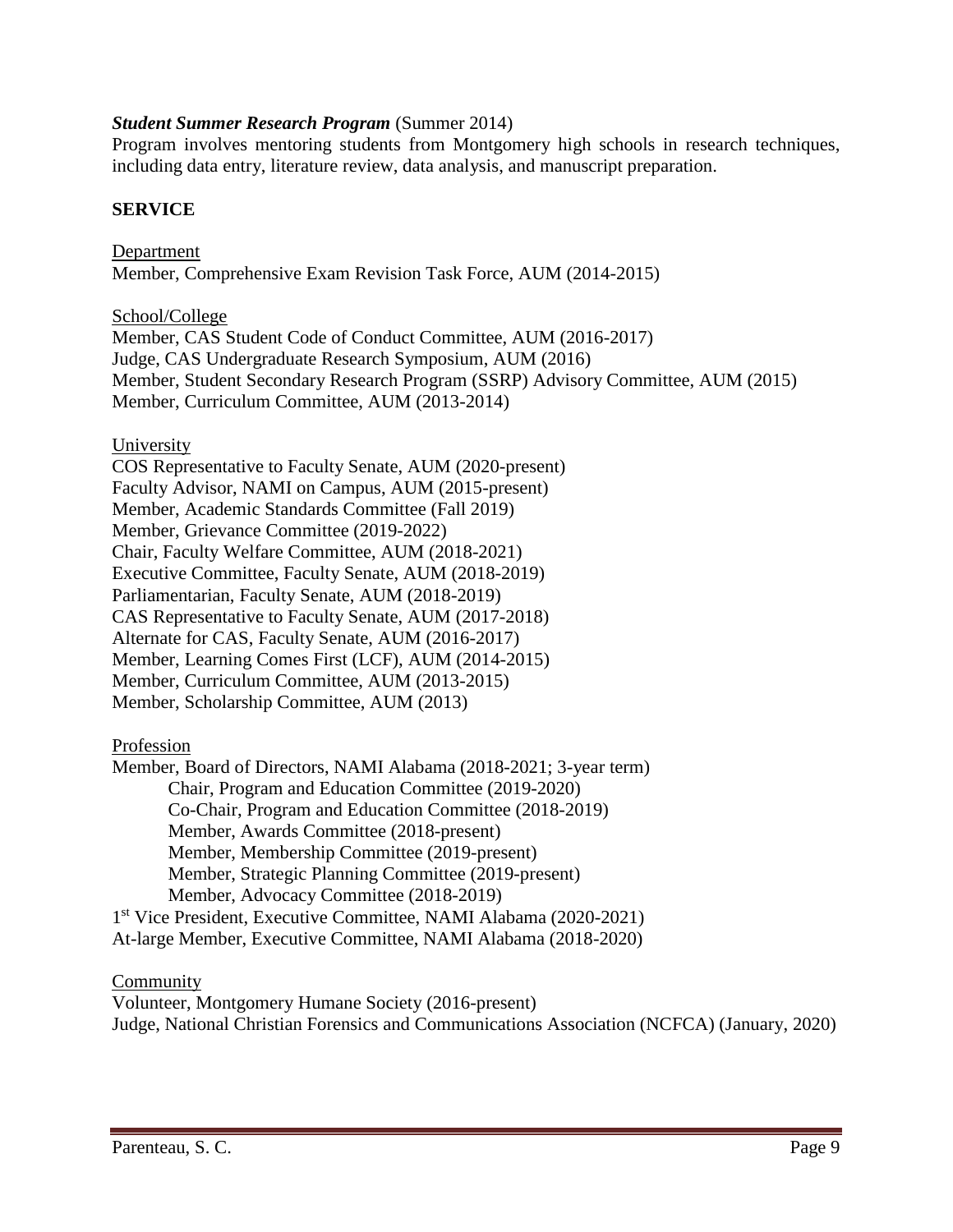## **PROFESSIONAL DEVELOPMENT**

**"Evidence-Based Learning and Teaching"** (2013, November). Lilly International Conference on College Teaching. Miami University, Oxford, OH.

**"Presentation Skills"** (2013, September). 2-hour workshop designed to strengthen communication, organization, and presentation skills. Auburn University at Montgomery, Montgomery, AL.

**"Managing Your Energy, Not Your Time"** (2013, August). 2-hour workshop designed to help staff and faculty learn skills and techniques to effectively apply and balance their energy. Auburn University at Montgomery, Montgomery, AL.

# **AWARDS AND HONORS**

Named by two student-athletes as an "impactful" faculty member (2019), AUM Named by student-athlete as an "impactful" faculty member (2018), AUM New Investigators' Day Honorarium (2008), Johns Hopkins University Sandy Dinoff Memorial Health Psychology Research Award (2004), University of Kansas Rudolph Levault Award (1999), University of Massachusetts at Dartmouth Psi Chi (1997)

## **PROFESSIONAL ORGANIZATIONS**

National Alliance on Mental Illness (NAMI), 2015-present American Psychological Association, 2005-present